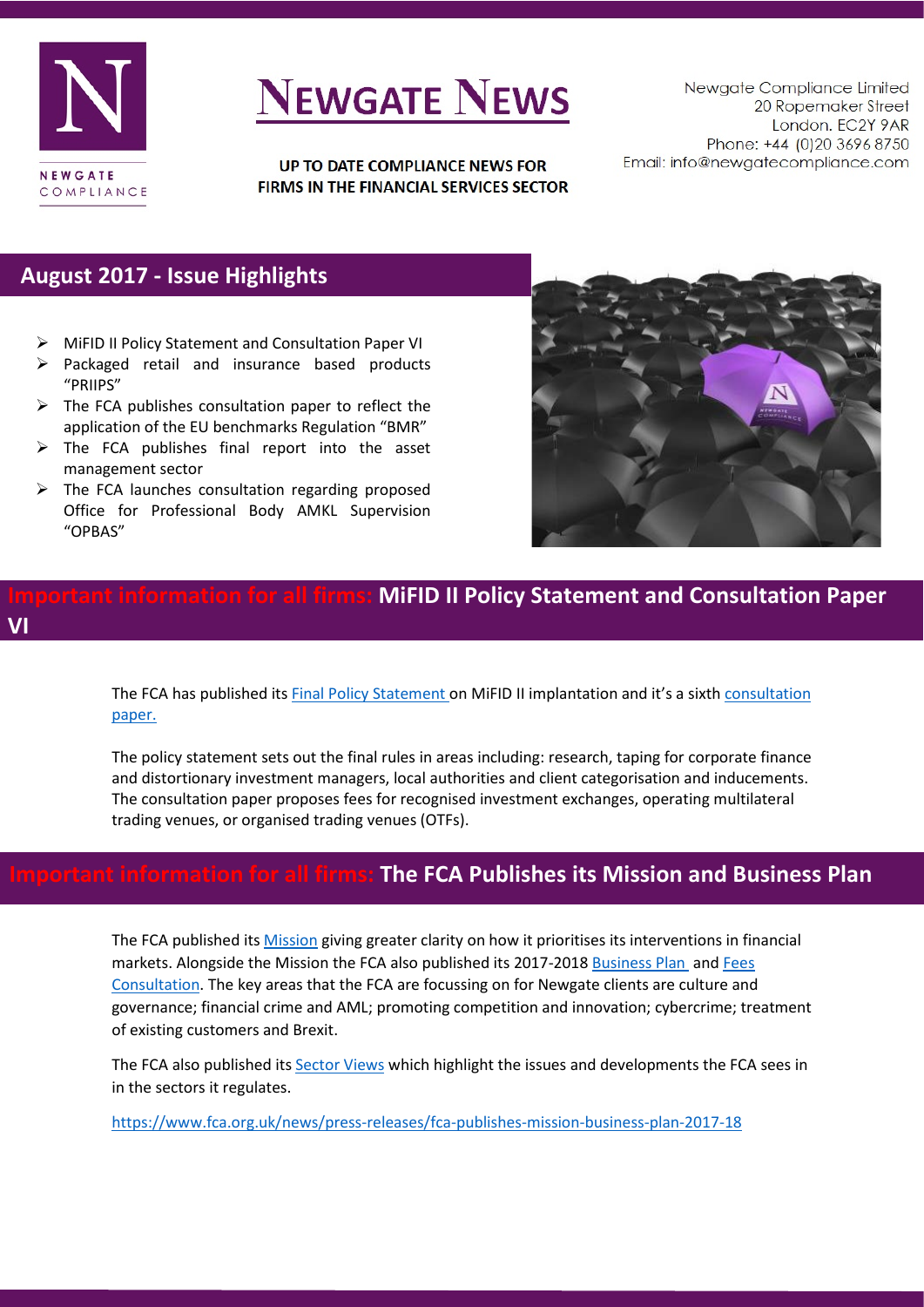The FCA published data for the first time showing the number of complaints reported by firms since new rules came into force on 30<sup>th</sup> June 2016. 3.04 million complaints were received in the second half of 2016, a higher figure than in previous periods, as under new FCA rules all complaints are now captured in this data. Under the new rules firms have longer to resolve complaints, now having three days instead of the next business day time limit to address a complaint to a consumer's satisfaction.

[https://www.fca.org.uk/news/press-releases/financial-conduct-authority-publishes-first-set-data-under](https://www.fca.org.uk/news/press-releases/financial-conduct-authority-publishes-first-set-data-under-new-complaints-rules)[new-complaints-rules](https://www.fca.org.uk/news/press-releases/financial-conduct-authority-publishes-first-set-data-under-new-complaints-rules) 

### **Packaged retail and Insurance based products ("PRIIPs")**

To reflect the PRIIPS Regulations that will apply from the 1<sup>st</sup> January 2018 the FCA consulted on changes to disclosures rules in CP16/18. The FCA have published PS17/6 which takes account of the PRIIPs framework, summarises feedback and includes final rules which will take effect on the  $1<sup>st</sup>$  January 2018.

<https://www.fca.org.uk/publication/policy/ps17-06.pdf>

# **Important information for all Investment & Wealth Management firms: The FCA publishes Consultation paper to reflect the application of the EU Benchmarks Regulation ("BMR")**

The EU BMR is due to apply from  $1<sup>st</sup>$  January 2018 and aims to prevent harm that could effect those who use financial instruments, contracts or investment funds that reference benchmarks. The FCA are planning to change various parts of the Handbook so that it is consistent with the BMR. Mostly this involves removing domestic rules that are superseded by the BMR, however the FCA propose to maintain some domestic rules which are not covered.

<https://www.fca.org.uk/publication/consultation/cp17-17.pdf>

### **Import The FCA publishes final report into asset management sector**

The FCA has published the final findings of its asset management market study.

Confirming the findings highlighted within the interim report published in 2016 the final report found that price competition is weak in a number of areas of the industry. Analysis by the FCA found that despite a large number of firms operating in the market there was evidence of sustained high profits over a number of years. The FCA also found that investors are not always clear on a fund's objectives and that fund performance is not always reported against an appropriate benchmark. There were also concerns around the way the investment consultants market operates.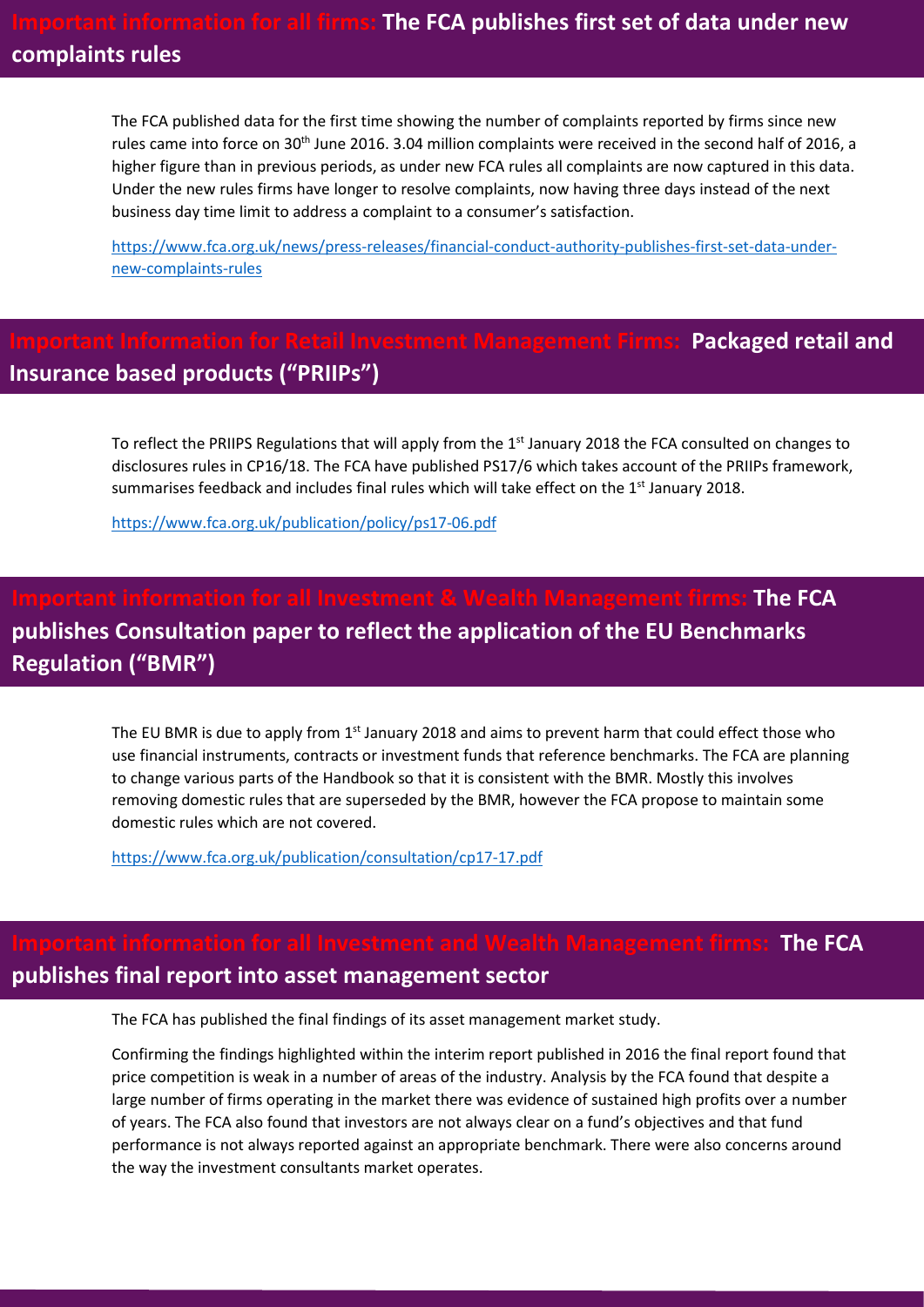In response, the FCA has announced a package of remedies it will take forward to address the concerns identified within the report into this sector. These remedies fall into three areas:

#### **To help provide protection for investors who are not well placed to find better value for money, the FCA proposes to:**

- strengthen the duty on fund managers to act in the best interests of investors and use the Senior Managers Regime to bring individual focus and accountability to this;
- require fund managers to appoint a minimum of two independent directors to their boards;
- introduce technical changes to improve fairness around the management of share classes and the way in which fund managers profit from investors buying and selling their funds.

#### **To drive competitive pressure on asset managers, the FCA will:**

- support the disclosure of a single, all-in-fee to investors;
- support the consistent and standardised disclosure of costs and charges to institutional investors;
- recommend that the DWP remove barriers to pension scheme consolidation and pooling
- chair a working group to focus on how to make fund objectives more useful and consult on how benchmarks are used and performance reported.

#### **To help improve the effectiveness of intermediaries, the FCA will:**

- launch a market study into investment platforms;
- seek views on rejecting the undertakings in lieu of a market investigation reference regarding the institutional advice market to the Competition and Markets Authority;
- recommend that HM Treasury considers bringing investment consultants into the FCA's regulatory perimeter.

## **Information FCA Statement on Contract for Difference ("CFD") Products**

The FCA has decided to delay making final conduct rules for UK firms providing CFDs to retail clients pending the outcome of the European Securities and Markets Authority ("ESMA") discussions into the possible use of its product intervention powers under article 40 of the Markets in Financial Instruments Regulation (MiFIR).

ESMA has confirmed that the measures being considered take into account requirements that have broadly been adopted or publicly consulted on by EU National Competent Authorities. The FCA have confirmed they will continue to engage with ESMA to support the development of measures and that in the event of a significant delay would reconsider making final rules at a domestic level in the first half of 2018.

<https://www.fca.org.uk/news/statements/fca-statement-contract-difference-products-and-cp16-40>